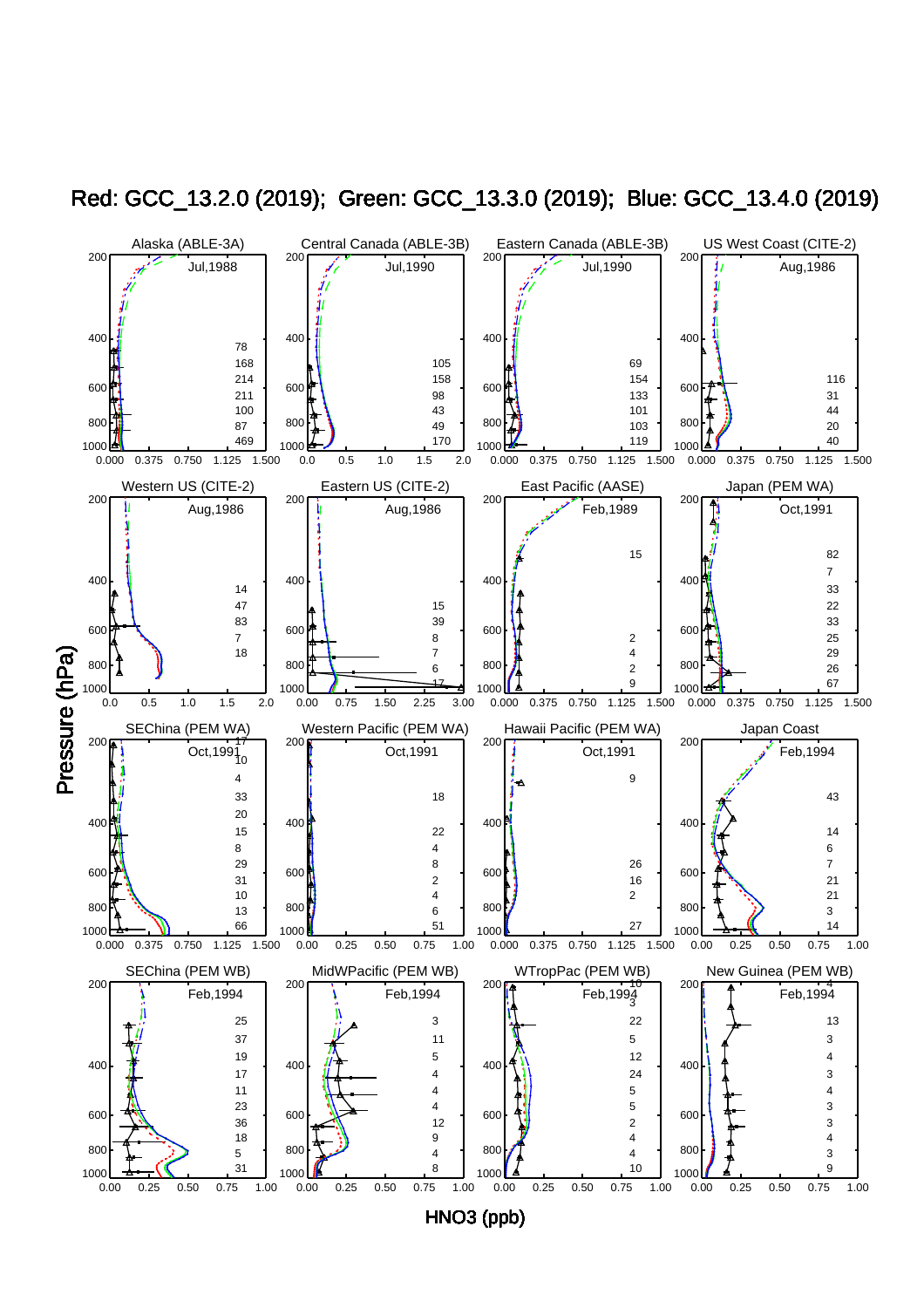

Red: GCC\_13.2.0 (2019); Green: GCC\_13.3.0 (2019); Blue: GCC\_13.4.0 (2019)

HNO3 (ppb)